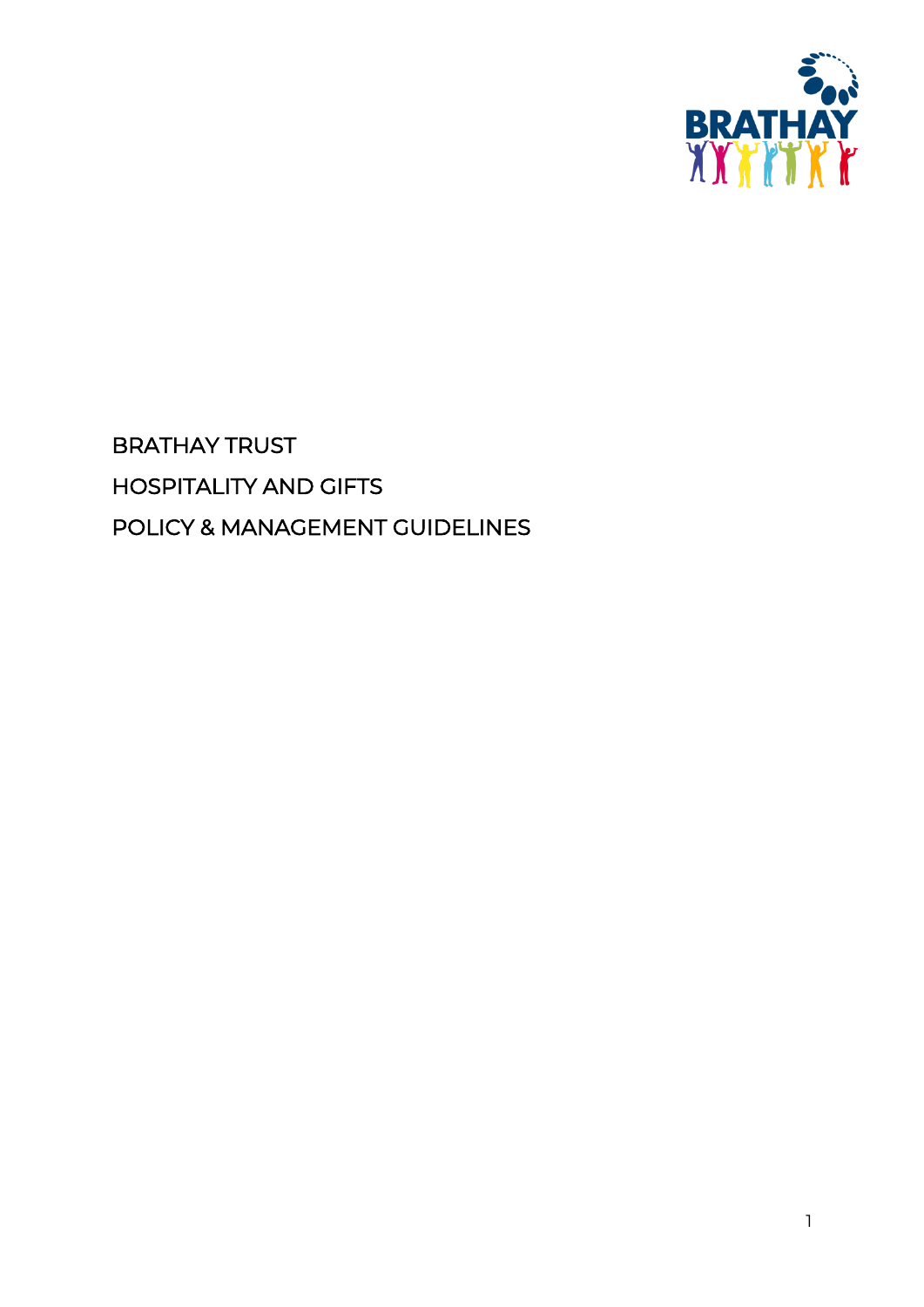## DOCUMENT MANAGEMENT RECORD

Policy Name: Hospitality and Gifts

Date: July 2021

Review Date: July 2024

Policy Owner: Business Support Manager

Distribution: Internal and External – Non- Confidential; Website

## SUMMARY POLICY STATEMENT

Brathay Trust, including Brathay Services Ltd, (Brathay) recognises that trust and confidence in the propriety of its activities is essential to its continuing success and growth. In order to foster the trust and confidence that others have in Brathay, it is important that Brathay, its employees and agents behave, and are seen to behave, appropriately and honestly.

This Hospitality and Gifts Policy aims to:

- Protect the reputation of Brathay.
- Protect employees from accusations of impropriety.
- Ensure that all clients and suppliers are dealt with on an equal basis.
- Avoid any potential conflicts between employees' private interests and professional duties.
- Instil a strong anti-corruption culture.
- Put in place a gift and hospitality monitoring process to further compliance with the Bribery Act 2010.

Employees are advised that where there is any doubt over the permissibility or propriety of accepting a gift or hospitality offer, they should decline that offer. Nothing should be accepted which would bring Brathay into disrepute.

This policy applies to Brathay and to any associated persons as defined by the Bribery Act 2010.

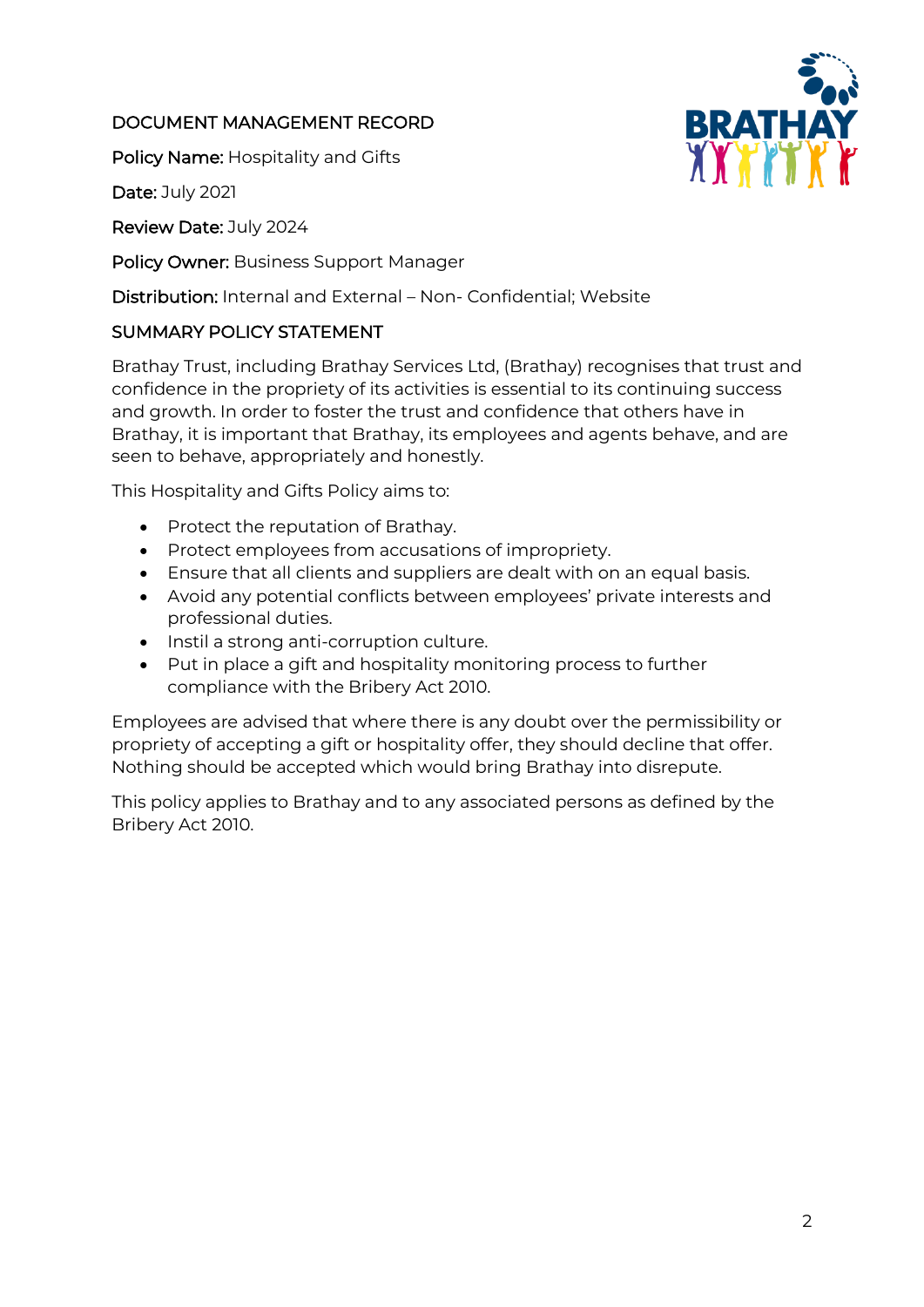# POLICY DETAILS

### Hospitality



Hospitality means any form of accommodation, entertainment or other hospitality provided for an employee of Brathay by a third party solely or significantly due to their position as a representative of Brathay.

For the purposes of this policy and for the sake of clarity, the following are not normally considered hospitality:

- Normal working lunches or refreshments provided during a business visit.
- Hospitality extended to employees attending a Brathay approved seminar, conference or other external event, provided that such hospitality is extended to all who are in attendance.
- Benefits derived from frequent traveller schemes, awarded during travel paid for by Brathay.
- Free seminars, talks or workshops, if they are free to all in attendance and are not provided solely for employees of Brathay.

#### **Gifts**

Employees of Brathay are not permitted to accept gifts from customers, suppliers or other third parties involved with Brathay other than gifts of low value (below £20) and which are simply tokens (such as promotional pens, calendars, chocolates, flowers and stationery). Gifts of money may not be accepted.

Brathay recognises that there may be instances when refusing a gift will cause offence or embarrassment. In such instances the gift may be accepted and, accepted if permission is granted (see below) or donated to Brathay.

### **Tips**

Custom and practice mean Guest Services staff are occasionally offered cash tips. As a charity this requires particular care. In accordance with the previous section, where possible, cash tips should be politely declined. If it is not possible to do this, it should be made clear to the donor that the tip will be used for the benefit of the staff team. Monies received should be passed directly to the Venue Manager who will determine how they are to be used and complete the relevant declaration for approval in the usual way.

### Approval of Hospitality & Gifts

Where practicable, any employee wanting to accept a gift, should seek approval before accepting the gift. This should be:

- from their line manager or,
- if the value of the gift is likely to be over £50, from the relevant member of the Leadership Team.

If it is not practical to gain prior approval, the accepting employee should do this as soon as possible after receiving the gift.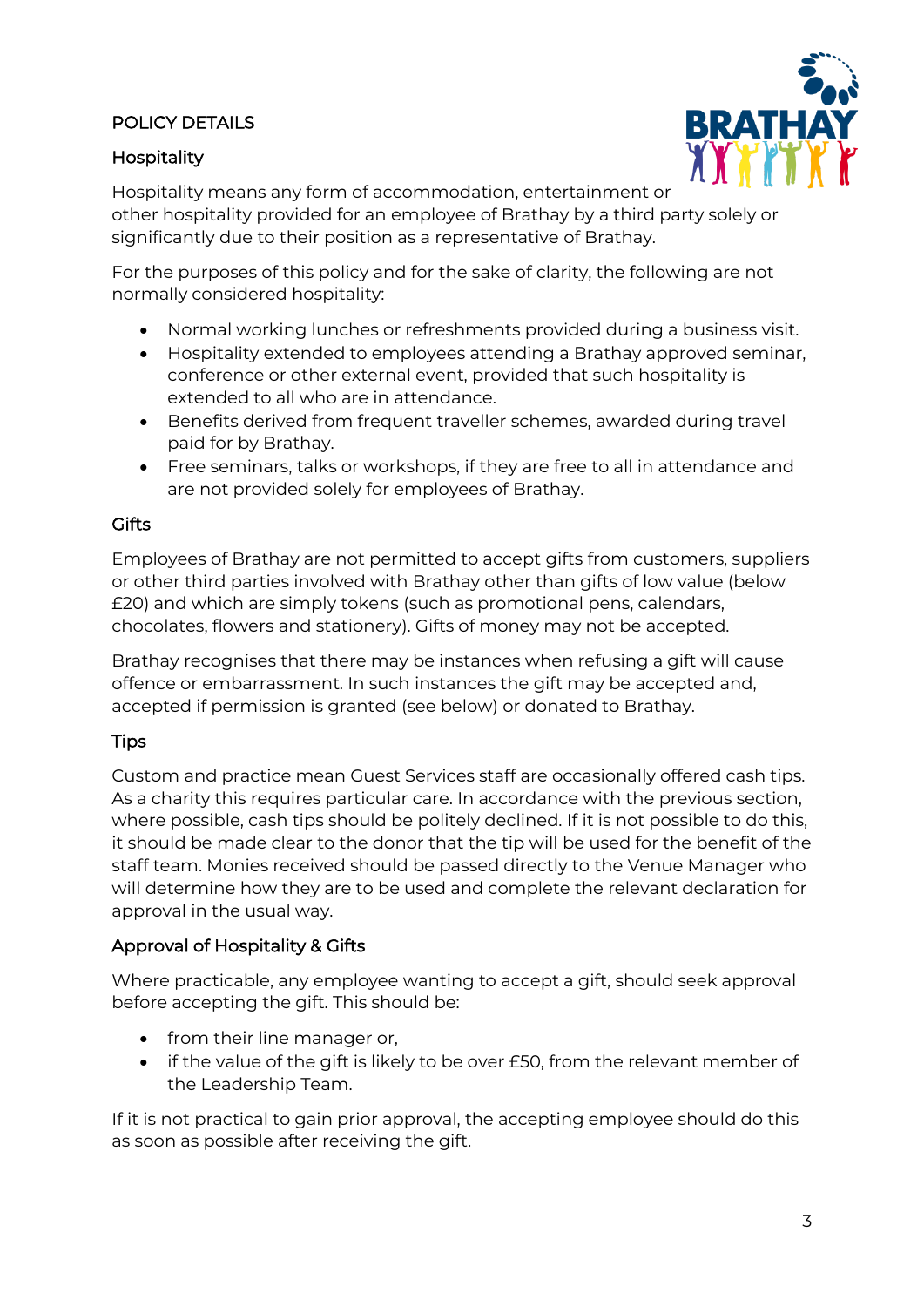In order to gain approval for receipt of a gift or donation the process on the intranet should be followed (Forms/Compliance).



## Record Keeping

An accurate record must be kept of all offers of gifts made to Brathay or its employees by third parties. Following the process above populates the "Hospitality and Gifts Register" with the following information:

- What's been offered.
- It's estimated value.
- Who made the offer.
- Why the offer was made.
- Whether it was rejected or accepted.
- Why it was accepted.
- Any other relevant details eg donated to Brathay.

The Register shall be held by the Finance Director ("the Registrar") and reported to Trustees annually.

## Breach of this Policy

Compliance with this policy is essential to the protection of Brathay's reputation and that of its employees. Breach of this policy or its principles may be subject to disciplinary action, including summary dismissal where the breach amounts to gross misconduct.

Any employee or any associated person (as defined by Section 8 of the Bribery Act 2010) found giving or receiving bribes or bribing a foreign official will face criminal charges under the provisions of the Bribery Act 2010. Anyone found guilty of bribery, will be responsible for bearing any related remedial costs such as losses, court fees or expenses.

# **TRAINING**

Managers are responsible for ensuring staff have a good understanding of the policy by way of induction. Business Support will ensure managers are appropriately trained to do this.

# **RESPONSIBILITIES**

**Trustees** 

Responsible for:

• Overall responsibility for a policy which ensures compliance with the relevant statute.

# Chief Executive & Leadership Team

Responsible for:

- Development and maintenance of such procedures as are necessary to ensure implementation of the policy.
- Maintenance of the policy.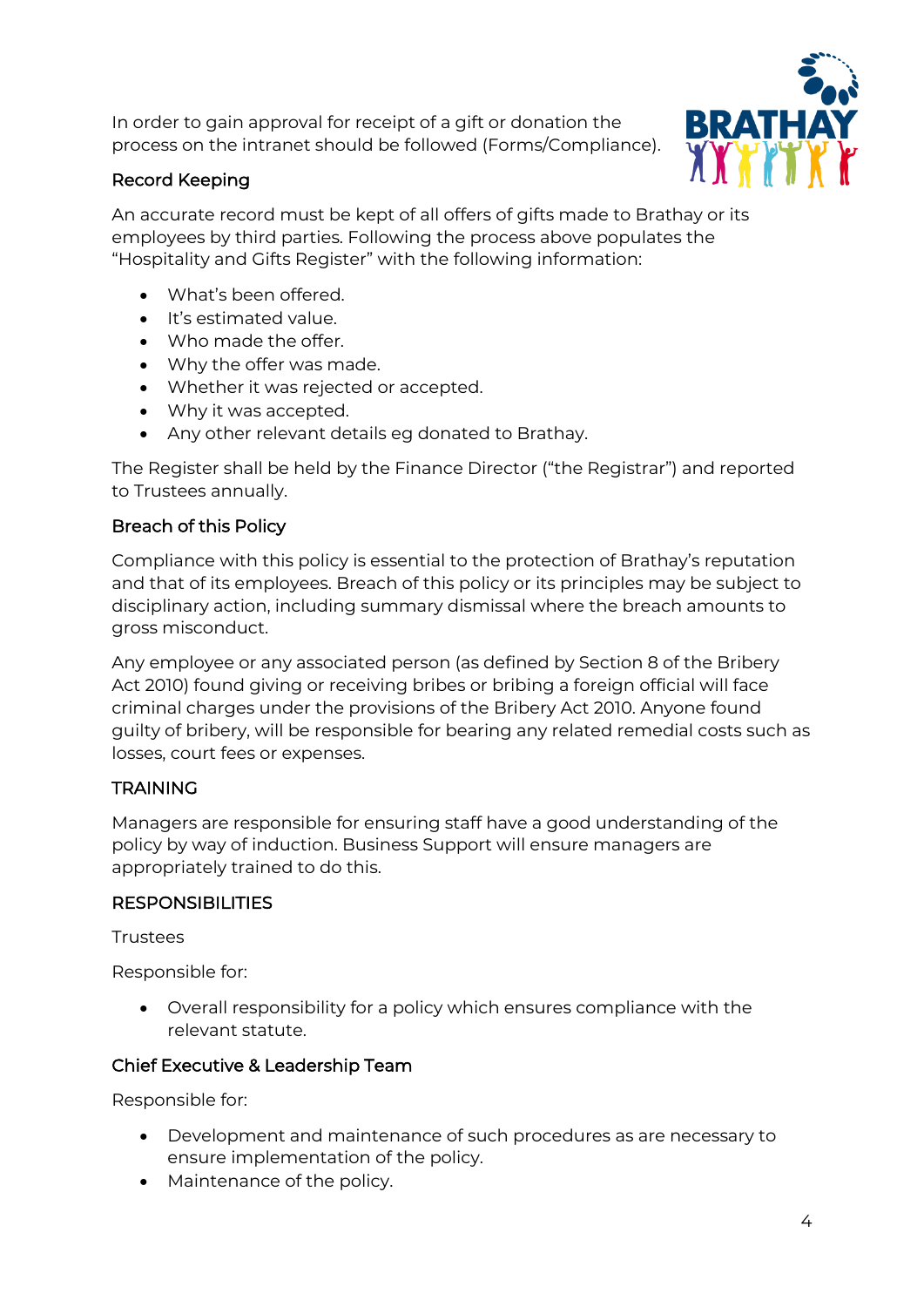• Reporting to Trustees.

#### Management

Responsible for:

- Design of procedures.
- Implementation of procedures.
- Dissemination throughout their team.
- Ensuring day to day operational compliance.
- Reporting to the Leadership Team.

### Individual Responsibility (Workers and Contractors)

Responsible for:

- Compliance with procedures.
- Identifying potential improvements through day-to-day work.
- Reporting to management.

## ASSOCIATED GUIDANCE AND DOCUMENTS

- Acceptance of gifts and donations policy (fundraising)
- Anti-bribery policy
- Conflicts of interest policy
- Disciplinary policy
- Procurement policy
- Whistleblowing policy